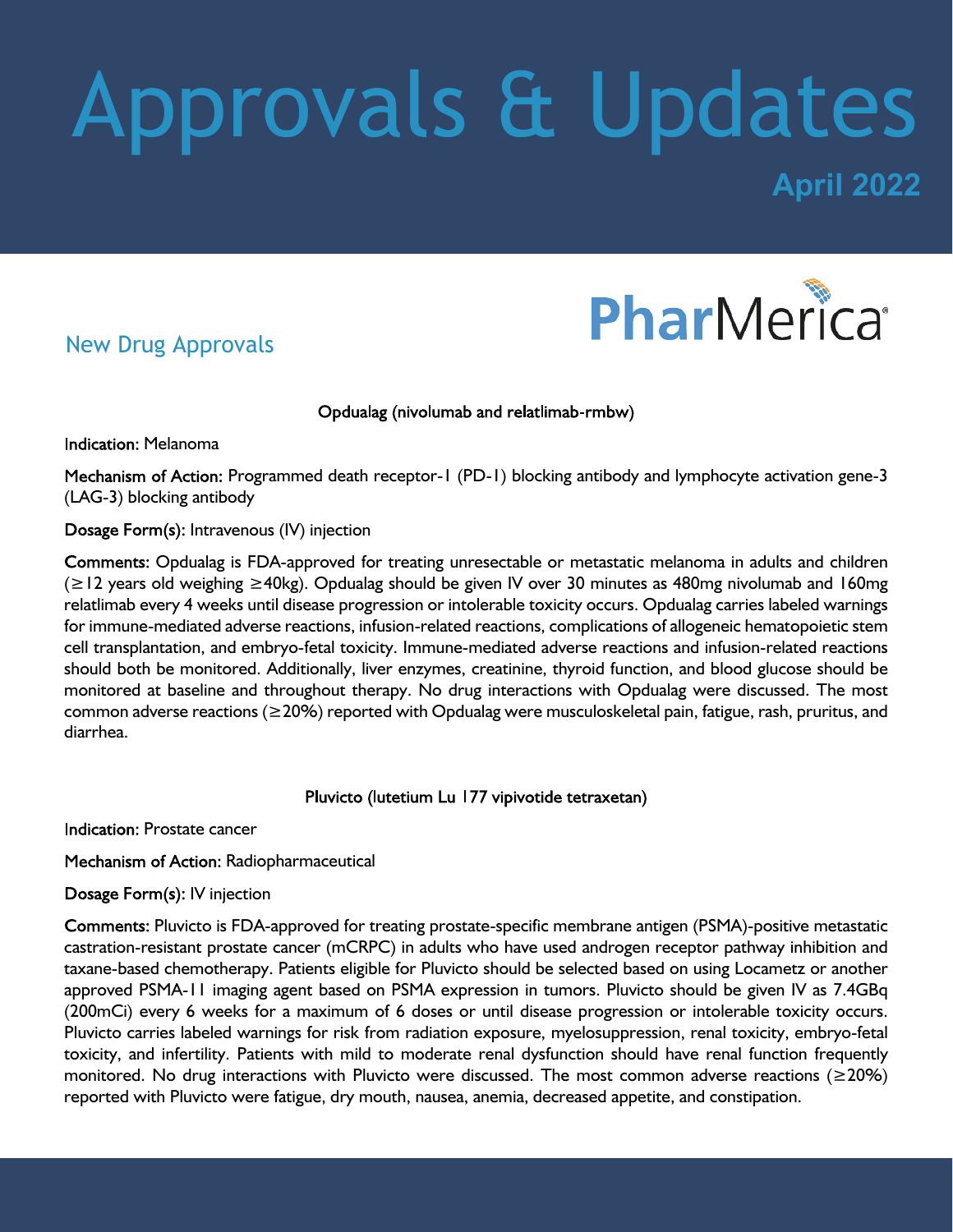### New Drug Approvals, Continued

#### Ztalmy (ganaxolone)

Indication: Cyclin-dependent kinase-like 5 (CDKL5) deficiency disorder (CDD)

Mechanism of Action: Gamma-aminobutyric acid (GABA) A receptor positive modulator

Dosage Form(s): Oral suspension

Comments: Ztalmy is FDA-approved for treating patients  $\geq 2$  years old with seizures associated with CDKL5 deficiency disorder. Ztalmy should be given three times daily with food. Dosing and titration schedule depend on body weight, and titration should also be based on tolerability and increased no more frequently than every 7 days. Weight-based dosing and titration is outlined below.

- Patients ≤28kg
	- o 6mg/kg three times daily for Days 1-7
	- o 11mg/kg three times daily for Days 8-14
	- o 16mg/kg three times daily for Days 15-21
	- o 21mg/kg three times daily for Days 22-ongoing
- Patients >28kg
	- o 150mg three times daily (3mL/dose) for Days 1-7
	- o 300mg three times daily (6mL/dose) for Days 8-14
	- o 450mg three times daily (9mL/dose) for Days 15-21
	- o 600mg three times daily (12mL/dose) for Days 22-ongoing

Ztalmy carries labeled warnings for somnolence and sedation, suicidal behavior and ideation, and withdrawal of antiepileptic drugs. Somnolence and sedation and suicidal behavior/thoughts should be monitored. Co-administration of Ztalmy with strong or moderate CYP3A4 inducers should be avoided; however, if not possible, an increased dose of Ztalmy may be considered (but should not exceed maximum recommended doses). The Ztalmy dose may also need to be increased in patients beginning or increasing doses of enzyme-inducing antiepileptic drugs (i.e., carbamazepine, phenytoin, phenobarbital). Finally, co-administration of Ztalmy with CNS depressants may increase the risk for somnolence and sedation. The most common adverse reactions (≥5% and ≥2x placebo) reported with Ztalmy were somnolence, pyrexia, salivary hypersecretion, and seasonal allergy.